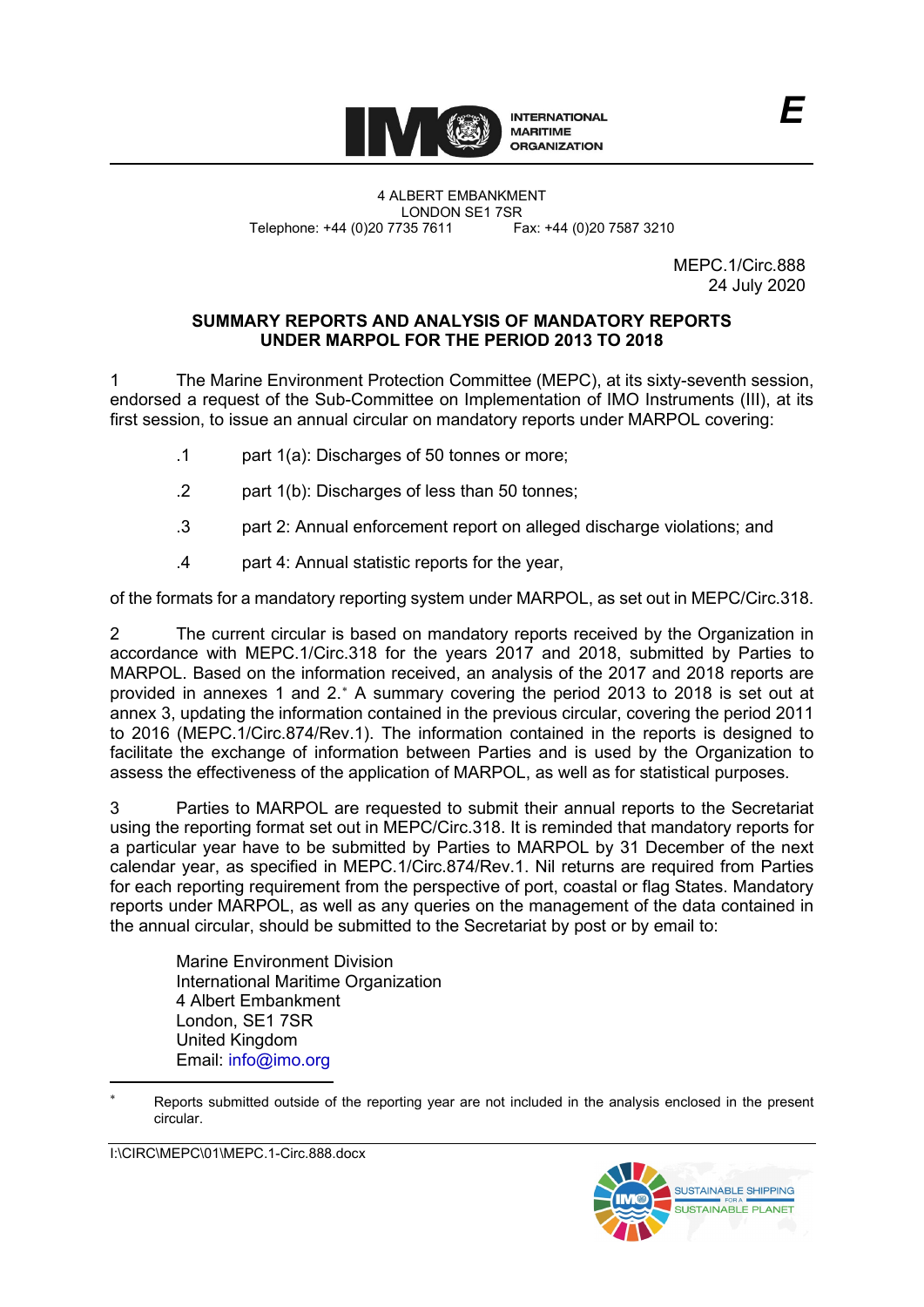4 Notwithstanding the above, Parties to MARPOL are urged to provide and/or update their respective contact details in the Port Reception Facilities module of GISIS to ensure notification of port States by flag States reporting on alleged inadequacies in accordance with the procedures set out in the *Consolidated guidance for port reception facilities providers and users* (MEPC.1/Circ.834).

\*\*\*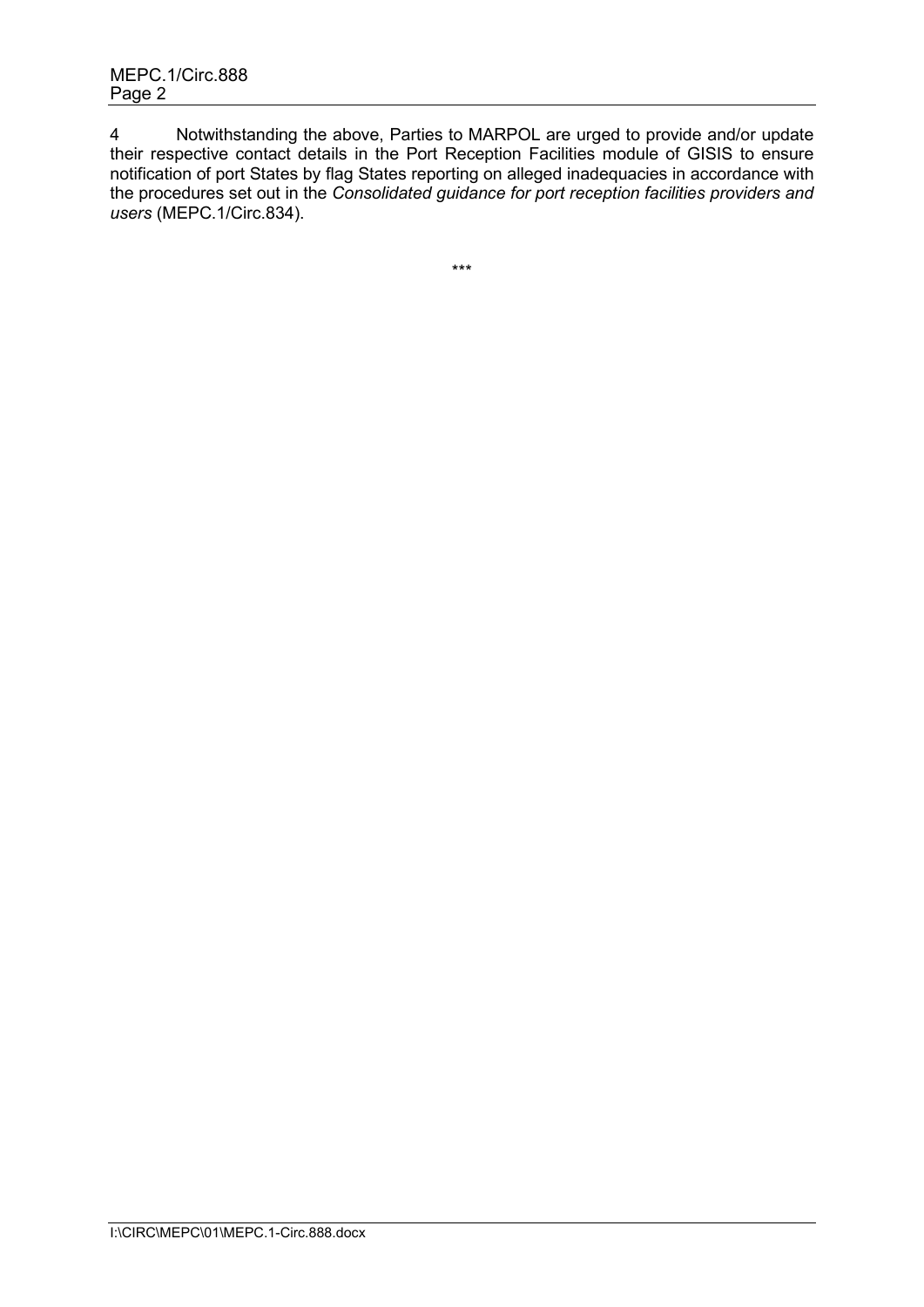# **ANNEX 1**

#### **ANALYSIS AND EVALUATION OF MANDATORY REPORTS UNDER MARPOL FOR 2017**

1 The Secretariat received reports for the year 2017 from 33 Parties and 2 Associate Members, representing 35 reports in total.

- 2 Parties are invited to note the following points:
	- .1 part 1(a) of MEPC/Circ.318: Five Parties (Denmark, Greece, Malaysia, Marshall Islands and Singapore) reported a total of six incidents of spillage of 50 tonnes or more. The types of substances discharged were various types of fuel oils;
	- .2 part 1(b) of MEPC/Circ.318: 17 Parties (Bahamas, Denmark, France, Georgia, Islamic Republic of Iran, Israel, Italy, Latvia, Liberia, Malaysia, Netherlands, New Zealand, Norway, South Africa, Turkey, Ukraine and Vanuatu) reported a total of 521 incidents of spillage of less than 50 tonnes in 2017, involving 48 Parties. The types of substances spilled were mostly various hydrocarbon oils, with 354 reports representing 68% of the total incidents. Eleven Parties reported a total of 156 incidents involving Annexes IV and V materials, constituting 30% of overall incidents. Three Parties reported substances other than oil, such as chemicals, paints and vegetable oils, representing about 2% of reported incidents under part 1(b);
	- .3 part 2 of MEPC/Circ.318: Six Parties (Denmark, Japan, Netherlands, South Africa, Spain and Sweden) reported 28 incidents on alleged discharge violations in 2017. The types of substances discharged were various types of fuel oils, bilge water and fish oil;
	- .4 part 4, sections 1 and 2 of MEPC/Circ.318: the total number of ships boarded in 2017 by port State control of the 35 Parties reporting the outcome of inspections was 33,519, while the total number of ships detained in port or denied entry was 183, which represents 0.55% of those boarded;
	- .5 part 4, section 1 of MEPC/Circ.318: of the 33,519 reported boardings, 34 ships had no IOPP Certificate or equivalency, 167 ships had discrepancies in their IOPP Certificate or equivalency; 601 ships had Oil Record Book or equivalency discrepancies, 56 ships had no Oil Record Book or equivalency; 98 ships lacked required pollution prevention equipment; and 1,158 ships had required equipment that was not functioning. In total, 2,114 discrepancies were recorded in 2017. The full summary of discrepancies submitted by port States in fulfilment of the requirements in MEPC/Circ.318 is set out in table 1;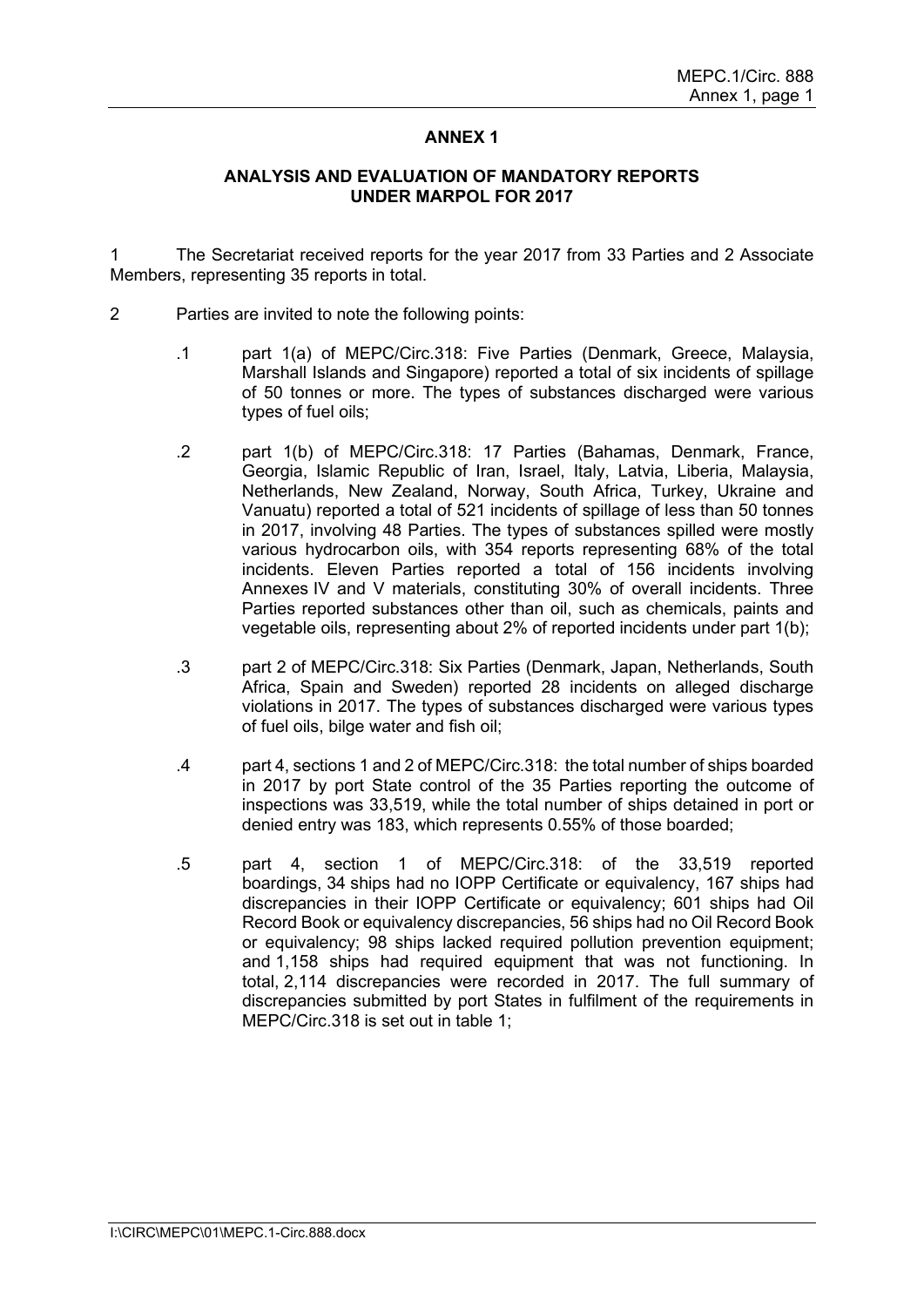### **Table 1: Summary of discrepancies**

|    | Number of ships boarded during report period     |       | 33,519 |
|----|--------------------------------------------------|-------|--------|
|    | <b>IOPP Certification discrepancies</b>          |       | 201    |
| a) | No certificate or equivalency                    | 34    |        |
| b) | Certificate or equivalency discrepancy           | 167   |        |
|    | <b>Oil Record Book discrepancies</b>             |       | 657    |
| a) | No Oil Record Book or equivalency                | 56    |        |
| b) | Oil Record Book or equivalency discrepancy       | 601   |        |
|    | <b>MARPOL equipment discrepancies</b>            |       | 1,256  |
| a) | Required equipment not on board                  | 98    |        |
| b) | Required equipment not functioning               | 1,158 |        |
|    | <b>Total number of discrepancies</b>             |       | 2,114  |
|    | Number of ships detained in port or denied entry |       | 183    |

.6 part 4, section 3(a) of MEPC/Circ.318 on penalties imposed by port States: the number and amounts of penalties imposed by 17 Party port States that reported (Australia, Croatia, Cyprus, Denmark, Georgia, Greece, Israel, Italy, Japan, Latvia, Marshall Islands, Netherlands, Romania, Spain, Turkey, Ukraine and the United States) are set out in table 2; and

#### **Table 2: Section 3(a) of part 4 of MEPC/Circ.318: Number of penalties imposed, maximum fines, minimum fines and average fines by Party port State**

|                               | <b>Number of</b>  | Fines (in GBP) |      |         |  |  |  |
|-------------------------------|-------------------|----------------|------|---------|--|--|--|
| Type of violation             | reported<br>fines | Max.           | Min. | Average |  |  |  |
| Illegal discharge             | 97                | 31,677,147     | 198  | 168,874 |  |  |  |
| 2. Oil Record Book            | 109               | 20,790         | 704  | 3,556   |  |  |  |
| <b>IOPP Certificate</b><br>3. | 24                | 18,994         | 200  | 3,646   |  |  |  |
| Others                        | 92                | 30,232         | 380  | 1.962   |  |  |  |

.7 part 4, section 3(b) of MEPC/Circ.318 on penalties imposed by flag States: the number and amounts of penalties imposed by the five Party flag States that reported (Denmark, Greece, Japan, South Africa and Spain) as set out in table 3.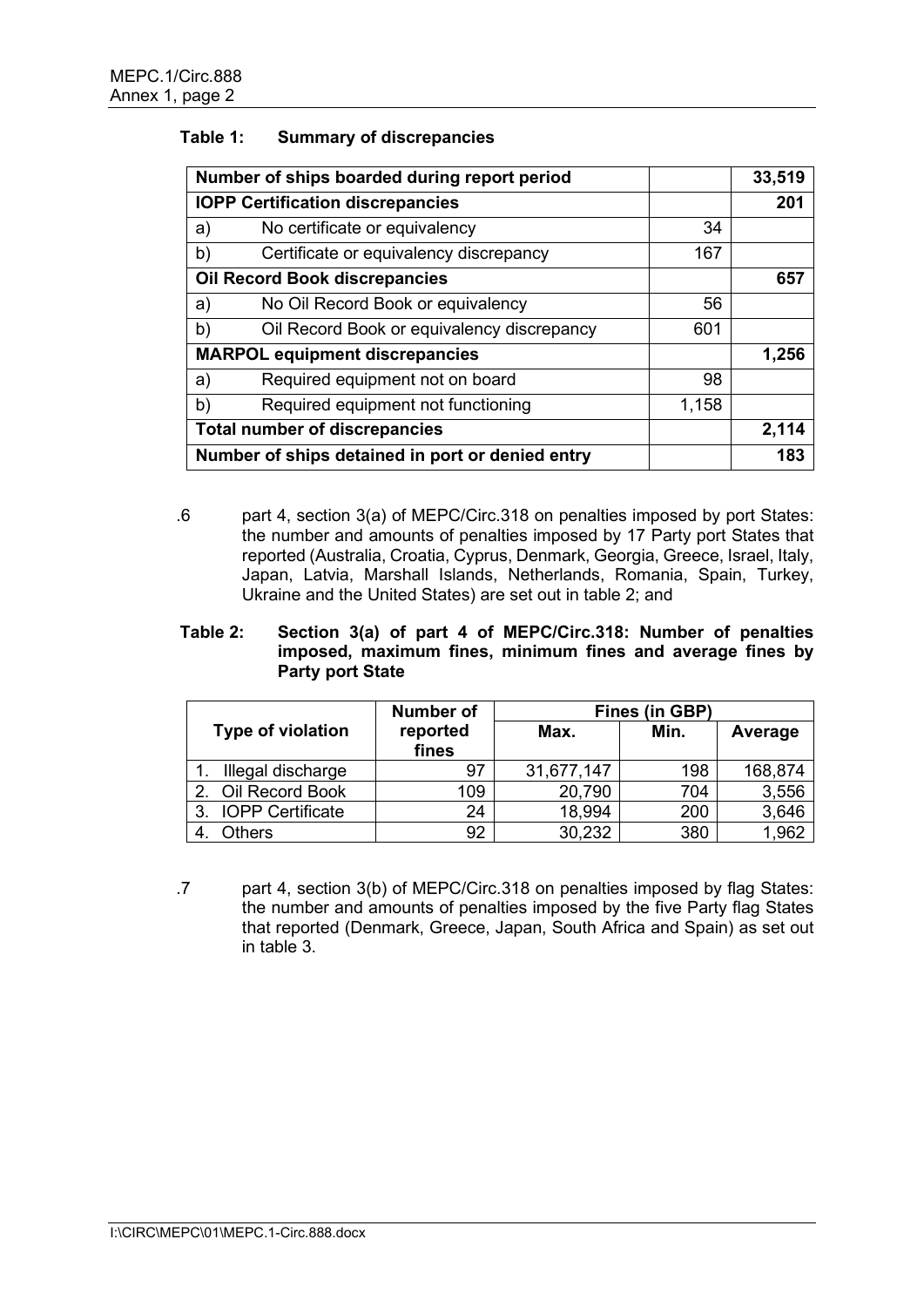### **Table 3: Section 3(b) of part 4 of MEPC/Circ.318: Number of penalties imposed, maximum fines, minimum fines and average fines by Party flag State**

|             |                     | <b>Number of</b>  | <b>Fines (in GBP)</b> |             |             |  |  |
|-------------|---------------------|-------------------|-----------------------|-------------|-------------|--|--|
|             | Type of violation   | reported<br>fines | Max.                  | Min.        | Average     |  |  |
|             | Illegal discharge   | 62                | 74,162                | 268         | 8,369       |  |  |
| $2_{\cdot}$ | Oil Record Book     | 22                | 5,368                 | 268         | 1,217       |  |  |
|             | 3. IOPP Certificate | 5                 | No                    | No          | No          |  |  |
|             |                     |                   | information           | information | information |  |  |
|             | <b>Others</b>       | 31                | 17,895                | 699         | 3,365       |  |  |

\*\*\*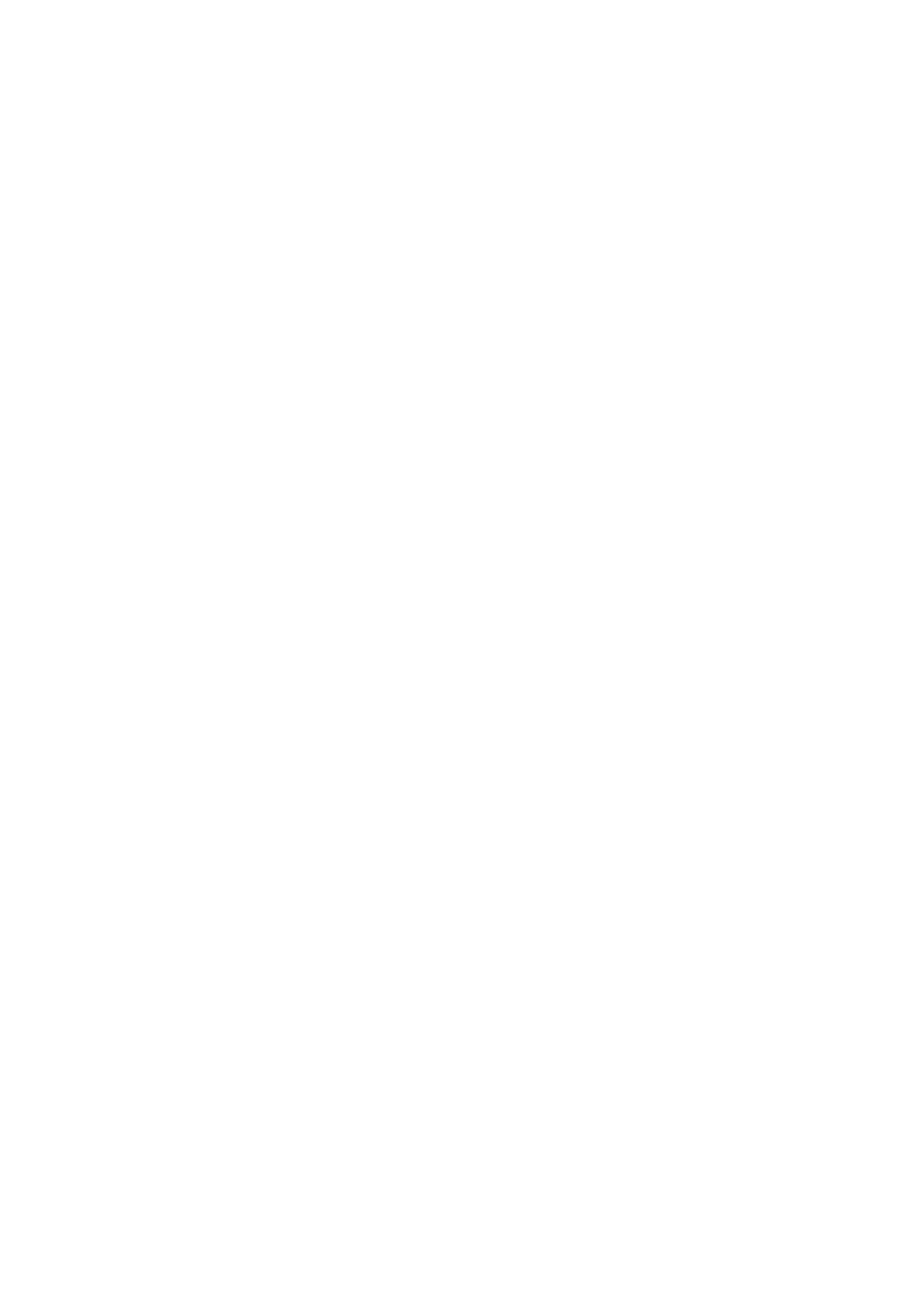# **ANNEX 2**

#### **ANALYSIS AND EVALUATION OF MANDATORY REPORTS UNDER MARPOL FOR 2018**

1 The Secretariat received reports for the year 2018 from 28 Parties and 2 Associate Members, representing 30 reports in total.

- 2 Parties are invited to note the following points:
	- .1 part 1(a) of MEPC/Circ.318: Two Parties (Bahamas and Sweden) reported a total of two incidents of spillage of 50 tonnes or more. The type of spillages were bilge water mixed with lubricating oil, as well as low sulphur hybrid oil;
	- .2 part 1(b) of MEPC/Circ.318: 17 Parties (Bahamas, Chile, Egypt, Islamic Republic of Iran, Israel, Kazakhstan, Kuwait, Malaysia, Myanmar, Norway, Panama, Romania, Spain, Sweden, Turkey, Ukraine and Vanuatu) reported a total of 462 incidents of spillage of less than 50 tonnes in 2018, involving 47 Parties. Seventeen Parties reported a total of 225 incidents involving various hydrocarbon oils, whilst eleven Parties reported a total of 227 incidents involving Annexes IV and V materials, with each category representing 49% of overall incidents. The remaining 2% correspond to 10 reports submitted by three Parties for incidents involving substances other than oil, such as chemicals, paints and vegetable oils;
	- .3 part 2 of MEPC/Circ.318: Five Parties and Associate Members (Japan, Netherlands, Spain, Sweden as well as Hong Kong, China) reported 28 incidents on alleged discharge violations in 2018. The types of substances discharged were various types of hydrocarbon oils and oily waste substances, as well as vegetable oils and similar products;
	- .4 part 4, sections 1 and 2 of MEPC/Circ.318: the total number of ships boarded in 2018 by port State control of the 30 Parties and Associate Members reporting the outcome of inspections was 34,269, while the total number of ships detained in port or denied entry was 113, which represents 0.33% of those boarded;
	- .5 part 4, section 1 of MEPC/Circ.318: of the 34,269 reported boardings, 33 ships had no IOPP Certificate or equivalency, 171 ships had discrepancies in their IOPP Certificate or equivalency; 421 ships had Oil Record Book or equivalency discrepancies, 38 ships had no Oil Record Book or equivalency; 97 ships lacked required pollution prevention equipment and 849 ships had required equipment that was not functioning. In total, 1,609 discrepancies were recorded in 2018. The full summary of discrepancies submitted by port States in fulfilment of the requirements in MEPC/Circ.318 is set out in table 1;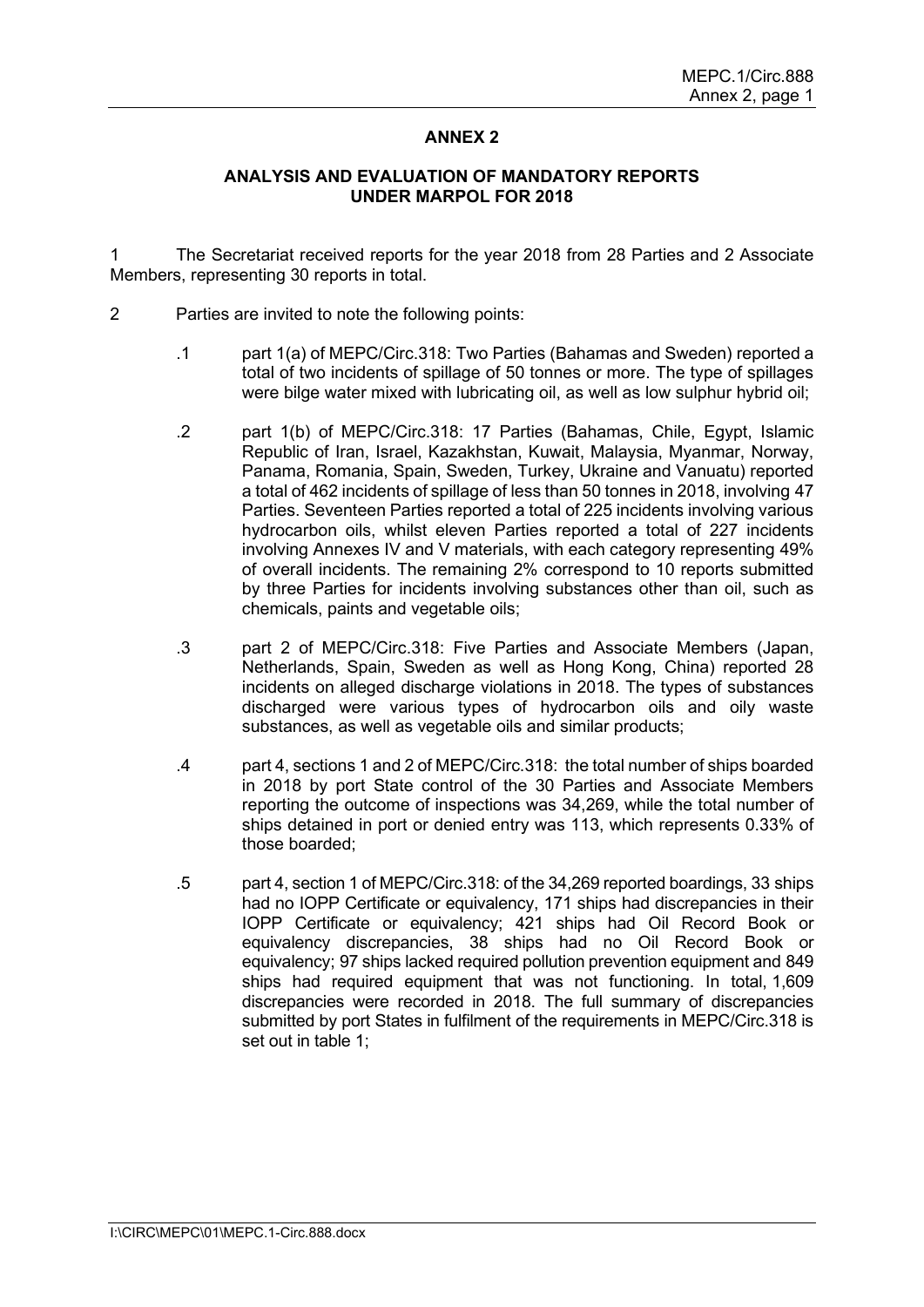# **Table 1: Summary of discrepancies**

|    | Number of ships boarded during report period     |     |       |  |  |
|----|--------------------------------------------------|-----|-------|--|--|
|    | <b>IOPP Certification discrepancies</b>          |     |       |  |  |
| a) | No certificate or equivalency                    | 33  |       |  |  |
| b) | Certificate or equivalency discrepancy           | 171 |       |  |  |
|    | <b>Oil Record Book discrepancies</b>             |     | 459   |  |  |
| a) | No Oil Record Book or equivalency                | 38  |       |  |  |
| b) | Oil Record Book or equivalency discrepancy       | 421 |       |  |  |
|    | <b>MARPOL equipment discrepancies</b>            |     | 946   |  |  |
| a) | Required equipment not on board                  | 97  |       |  |  |
| b) | Required equipment not functioning               | 849 |       |  |  |
|    | <b>Total number of discrepancies</b>             |     | 1,609 |  |  |
|    | Number of ships detained in port or denied entry |     | 113   |  |  |

.6 part 4, section 3(a) of MEPC/Circ.318 on penalties imposed by port States: the number and amounts of penalties imposed by 13 Party and Associate Members port States that reported (Bulgaria, Greece, Islamic Republic of Iran, Israel, Japan, Libya, Netherlands, Romania, Spain, Turkey, Ukraine, the United States as well as Hong Kong, China) are set out in table 2; and

### **Table 2: Section 3(a) of part 4 of MEPC/Circ.318: Number of penalties imposed, maximum fines, minimum fines and average fines by Party port State**

|                     | <b>Number of</b>  |           | <b>Fines (in GBP)</b> |         |  |  |
|---------------------|-------------------|-----------|-----------------------|---------|--|--|
| Type of violation   | reported<br>fines | Max.      | Min.                  | Average |  |  |
| Illegal discharge   | 123               | 61,797    |                       | 5,966   |  |  |
| 2. Oil Record Book  | 16                | 1,207,691 | 90                    | 180,969 |  |  |
| 3. IOPP Certificate | ◠                 | 2,684     | 893                   | 1,789   |  |  |
| <b>Others</b>       | 326               | 19,006    | 36                    | 3,257   |  |  |

.7 part 4, section 3(b) of MEPC/Circ.318 on penalties imposed by flag States: the number and amounts of penalties imposed by the five Party and Associate Members flag States that reported (Greece, Japan, Kazakhstan, Spain and Hong Kong, China) are set out in table 3.

### **Table 3: Section 3(b) of part 4 of MEPC/Circ.318: Number of penalties imposed, maximum fines, minimum fines and average fines by Party flag State**

|                     | <b>Number of</b> | <b>Fines (in GBP)</b> |             |               |  |  |  |
|---------------------|------------------|-----------------------|-------------|---------------|--|--|--|
| Type of violation   | reported         | Max.                  | Min.        | Average       |  |  |  |
|                     | fines            |                       |             |               |  |  |  |
| Illegal discharge   | 38               | 1,200,000             | 135         | 25,009        |  |  |  |
| Oil Record Book     | 8                | 5,368                 | 1,300       | 3,484         |  |  |  |
| 3. IOPP Certificate | No               | <b>No</b>             | <b>No</b>   | No            |  |  |  |
|                     | information      | information           | information | l information |  |  |  |
| <b>Others</b>       | 43               | 5,405                 | 100         | 1,160         |  |  |  |
|                     |                  |                       |             |               |  |  |  |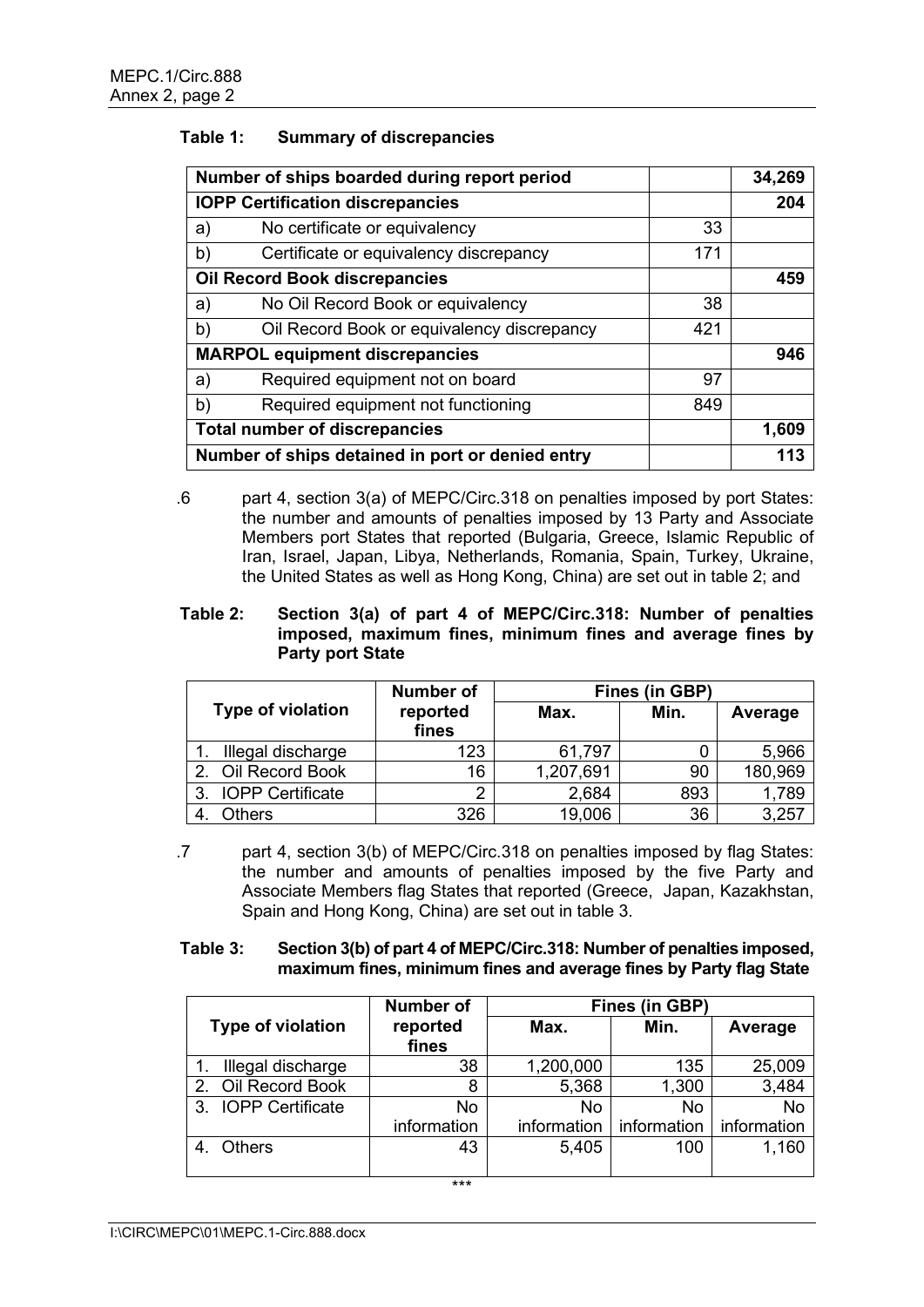# **ANNEX 3**

### **STATUS OF MANDATORY REPORTS UNDER MARPOL FROM 2013 TO 2018 (as of 17 July 2020)**

1 The status of mandatory reports under MARPOL covering the period 2013 to 2018 is set out below identifying those Parties that have submitted reports in those 6 years, as well as additional information requested by the III Sub-Committee regarding those Parties that submitted reports outside the reporting period.



 $\checkmark$  | A mandatory report was submitted in the reporting period A mandatory report was submitted **outside** the reporting period Not a Party to MARPOL during the reporting period A mandatory report was **not** submitted in the reporting period

| <b>Party</b>                              | <b>MARPOL</b><br><b>Convention (date of</b><br>entry into force for<br>the Party) | 2013                 | 2014                 | 2015                 | 2016                    | 2017         | 2018         |
|-------------------------------------------|-----------------------------------------------------------------------------------|----------------------|----------------------|----------------------|-------------------------|--------------|--------------|
| Albania                                   | 9 April 2007                                                                      |                      |                      |                      |                         |              |              |
| Algeria                                   | 1 May 1989                                                                        |                      |                      |                      |                         |              |              |
| Angola                                    | 4 January 2002                                                                    |                      |                      |                      |                         |              |              |
| Antigua and Barbuda                       | 29 April 1988                                                                     |                      |                      |                      |                         |              |              |
| Argentina                                 | 1 December 1993                                                                   | $\checkmark$         | $\checkmark$         | $\checkmark$         |                         |              |              |
| Australia                                 | 14 January 1988                                                                   | $\checkmark$         | $\checkmark$         | $\checkmark$         | $\checkmark$            | $\checkmark$ |              |
| Austria                                   | 27 August 1988                                                                    |                      |                      |                      |                         |              |              |
| Azerbaijan                                | 16 October 2004                                                                   | $\checkmark$         |                      | $\checkmark$         | ✓                       |              |              |
| Bahamas (the)                             | 2 October 1983                                                                    | $\checkmark$         | $\checkmark$         | $\checkmark$         | $\checkmark$            | $\checkmark$ | $\checkmark$ |
| <b>Bahrain</b>                            | 27 July 2007                                                                      |                      |                      |                      |                         |              |              |
| Bangladesh                                | 18 March 2003                                                                     |                      |                      |                      |                         |              |              |
| <b>Barbados</b>                           | 6 August 1994                                                                     |                      |                      |                      |                         |              |              |
| <b>Belarus</b>                            | 7 April 1994                                                                      |                      |                      |                      |                         |              |              |
| Belgium                                   | 6 June 1984                                                                       |                      |                      |                      |                         |              |              |
| <b>Belize</b>                             | 26 August 1995                                                                    |                      |                      |                      |                         |              |              |
| <b>Benin</b>                              | 11 May 2000                                                                       |                      |                      |                      |                         |              |              |
| Bolivia (Plurinational State of)          | 4 September 1999                                                                  |                      | ✓                    | $\checkmark$         | $\checkmark$            |              |              |
| <b>Brazil</b>                             | 29 April 1988                                                                     | $\checkmark$         |                      |                      |                         |              |              |
| <b>Brunei Darussalam</b>                  | 23 January 1987                                                                   |                      |                      |                      |                         |              |              |
| <b>Bulgaria</b>                           | 12 March 1985                                                                     |                      | $\checkmark$         |                      | $\checkmark$            |              | $\checkmark$ |
| Cabo Verde                                | 4 October 2003                                                                    |                      |                      |                      |                         |              |              |
| Cambodia                                  | 28 February 1995                                                                  |                      |                      |                      |                         |              |              |
| Cameroon                                  | 18 December 2009                                                                  |                      |                      |                      |                         |              |              |
| Canada                                    | 16 February 1993                                                                  |                      |                      | $\checkmark$         |                         |              |              |
| Chile                                     | 10 January 1995                                                                   | $\blacktriangledown$ | $\blacktriangledown$ | $\blacktriangledown$ | $\overline{\checkmark}$ | ✓            | ✓            |
| China                                     | 2 October 1983                                                                    | $\checkmark$         | $\checkmark$         | $\checkmark$         | $\checkmark$            |              |              |
| Hong Kong,<br>China (Associate<br>Member) | 11 April 1985                                                                     | $\checkmark$         | ✓                    | ✓                    | ✓                       | ✓            | ✓            |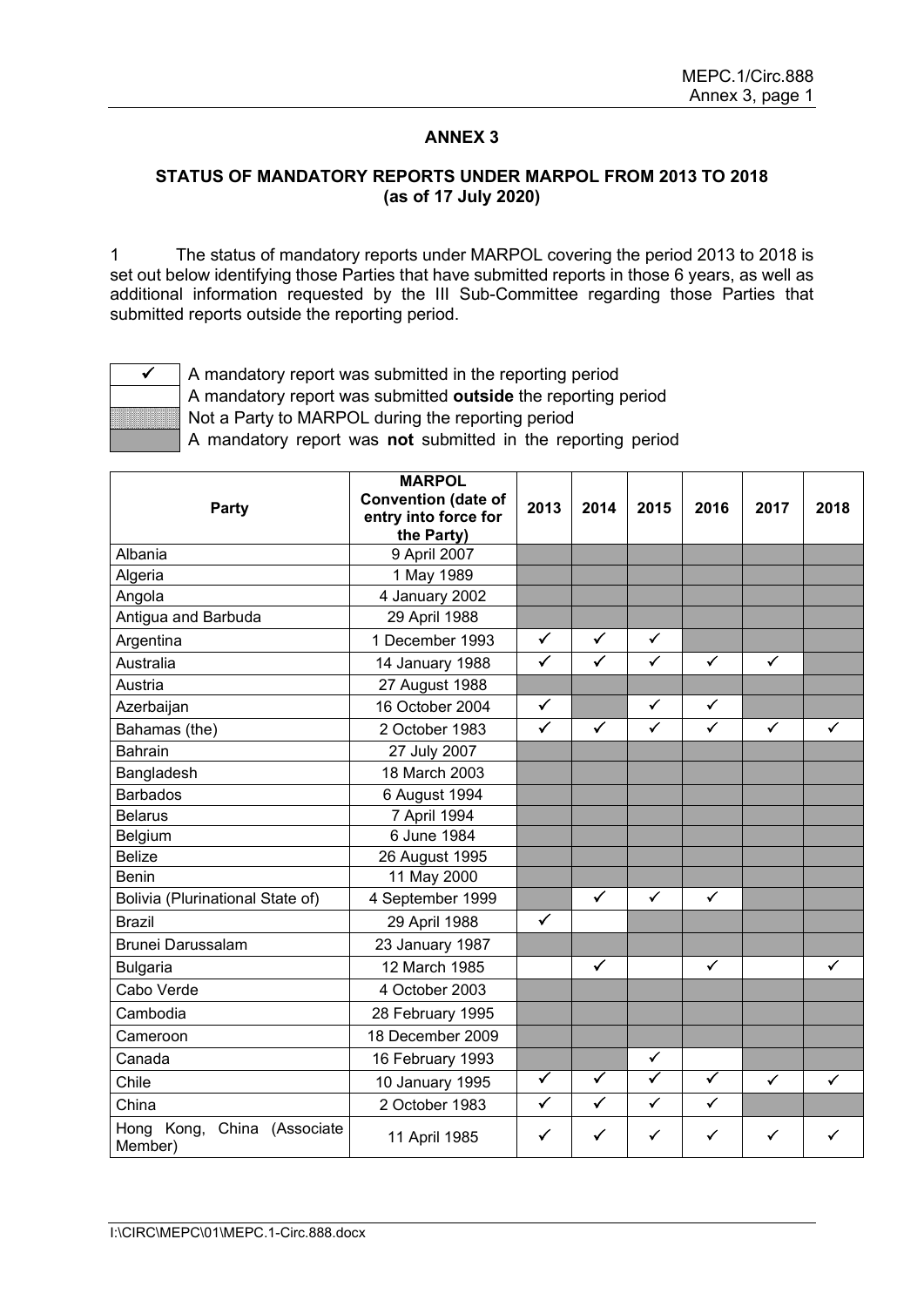| Party                                          | <b>MARPOL</b><br><b>Convention (date of</b><br>entry into force for<br>the Party) | 2013         | 2014         | 2015                 | 2016         | 2017         | 2018         |
|------------------------------------------------|-----------------------------------------------------------------------------------|--------------|--------------|----------------------|--------------|--------------|--------------|
| Macao,<br>China<br>(Associate<br>Member)       | 20 December 1999                                                                  |              |              |                      | $\checkmark$ | $\checkmark$ | ✓            |
| Colombia                                       | 2 October 1983                                                                    |              |              |                      |              |              |              |
| Comoros (the)                                  | 22 February 2001                                                                  |              |              |                      |              |              |              |
| Congo (the)                                    | 7 December 2004                                                                   |              |              |                      |              |              |              |
| Cook Islands (the)                             | 12 June 2007                                                                      |              | ✓            |                      |              |              |              |
| Côte d'Ivoire                                  | 5 January 1988                                                                    |              |              |                      |              |              |              |
| Croatia                                        | 8 October 1991                                                                    | ✓            | $\checkmark$ | ✓                    | $\checkmark$ | ✓            |              |
| Cuba                                           | 21 March 1993                                                                     |              |              |                      |              |              |              |
| Cyprus                                         | 22 September 1989                                                                 | $\checkmark$ | $\checkmark$ | $\checkmark$         |              | $\checkmark$ |              |
| Czechia                                        | 1 January 1993                                                                    |              |              |                      |              |              |              |
| Democratic People's Republic of<br>Korea (the) | 1 August 1985                                                                     |              | ✓            |                      |              |              |              |
| Denmark                                        | 2 October 1983                                                                    | $\checkmark$ | $\checkmark$ | $\checkmark$         | $\checkmark$ | $\checkmark$ |              |
| Djibouti                                       | 1 June 1990                                                                       |              |              |                      |              |              |              |
| Dominica                                       | 21 September 2000                                                                 |              |              |                      |              |              |              |
| Dominican Republic (the)                       | 24 September 1999                                                                 |              |              |                      |              |              |              |
| Ecuador                                        | 18 August 1990                                                                    |              |              |                      |              |              |              |
| Egypt                                          | 7 November 1986                                                                   |              |              |                      | $\checkmark$ |              | $\checkmark$ |
| El Salvador                                    | 24 December 2008                                                                  |              |              |                      |              | ✓            | ✓            |
| <b>Equatorial Guinea</b>                       | 24 July 1996                                                                      |              |              |                      |              |              |              |
| Estonia                                        | 16 March 1992                                                                     |              |              |                      |              |              |              |
| Fiji                                           | 8 June 2016                                                                       |              |              |                      |              |              |              |
| Finland                                        | 2 October 1983                                                                    |              |              |                      |              |              |              |
| France                                         | 2 October 1983                                                                    | $\checkmark$ | $\checkmark$ | $\checkmark$         | $\checkmark$ | $\checkmark$ |              |
| Gabon                                          | 2 October 1983                                                                    |              |              |                      |              |              |              |
| Gambia (the)                                   | 1 February 1992                                                                   |              |              |                      |              |              |              |
| Georgia                                        | 8 February 1995                                                                   | $\checkmark$ | ✓            | ✓                    | ✓            | $\checkmark$ |              |
| Germany                                        | 2 October 1983                                                                    | $\checkmark$ | $\checkmark$ | $\checkmark$         | $\checkmark$ |              |              |
| Ghana                                          | 3 September 1991                                                                  |              |              |                      |              |              |              |
| Greece                                         | 2 October 1983                                                                    | $\checkmark$ | ✓            | $\checkmark$         | ✓            | ✓            | ✓            |
| Grenada                                        | 26 October 2018                                                                   |              |              |                      |              |              |              |
| Guatemala                                      | 3 February 1998                                                                   |              |              |                      |              |              |              |
| Guinea                                         | 2 January 2003                                                                    |              |              |                      |              |              |              |
| Guinea-Bissau                                  | 24 January 2017                                                                   |              |              |                      |              |              |              |
| Guyana                                         | 10 March 1998                                                                     |              |              |                      |              |              |              |
| Honduras                                       | 21 November 2001                                                                  |              |              |                      |              |              |              |
| Hungary                                        | 14 April 1985                                                                     |              |              |                      |              |              |              |
| Iceland                                        | 25 September 1985                                                                 |              |              |                      |              |              |              |
| India                                          | 24 December 1986                                                                  |              |              |                      |              |              |              |
| Indonesia                                      | 21 January 1987                                                                   |              |              |                      |              |              |              |
| Iran (Islamic Republic of)                     | 25 January 2003                                                                   |              | $\checkmark$ | $\checkmark$         | $\checkmark$ | $\checkmark$ | $\checkmark$ |
| Iraq                                           | 06 May 2018                                                                       |              |              |                      |              |              |              |
| Ireland                                        | 6 April 1995                                                                      |              |              |                      |              |              |              |
| Israel                                         | 2 October 1983                                                                    | $\checkmark$ | $\checkmark$ | ✓                    | $\checkmark$ | $\checkmark$ | ✓            |
| Italy                                          | 2 October 1982                                                                    |              | $\checkmark$ | $\blacktriangledown$ | $\checkmark$ | $\checkmark$ |              |
| Jamaica                                        | 13 June 1991                                                                      | $\checkmark$ |              |                      |              |              |              |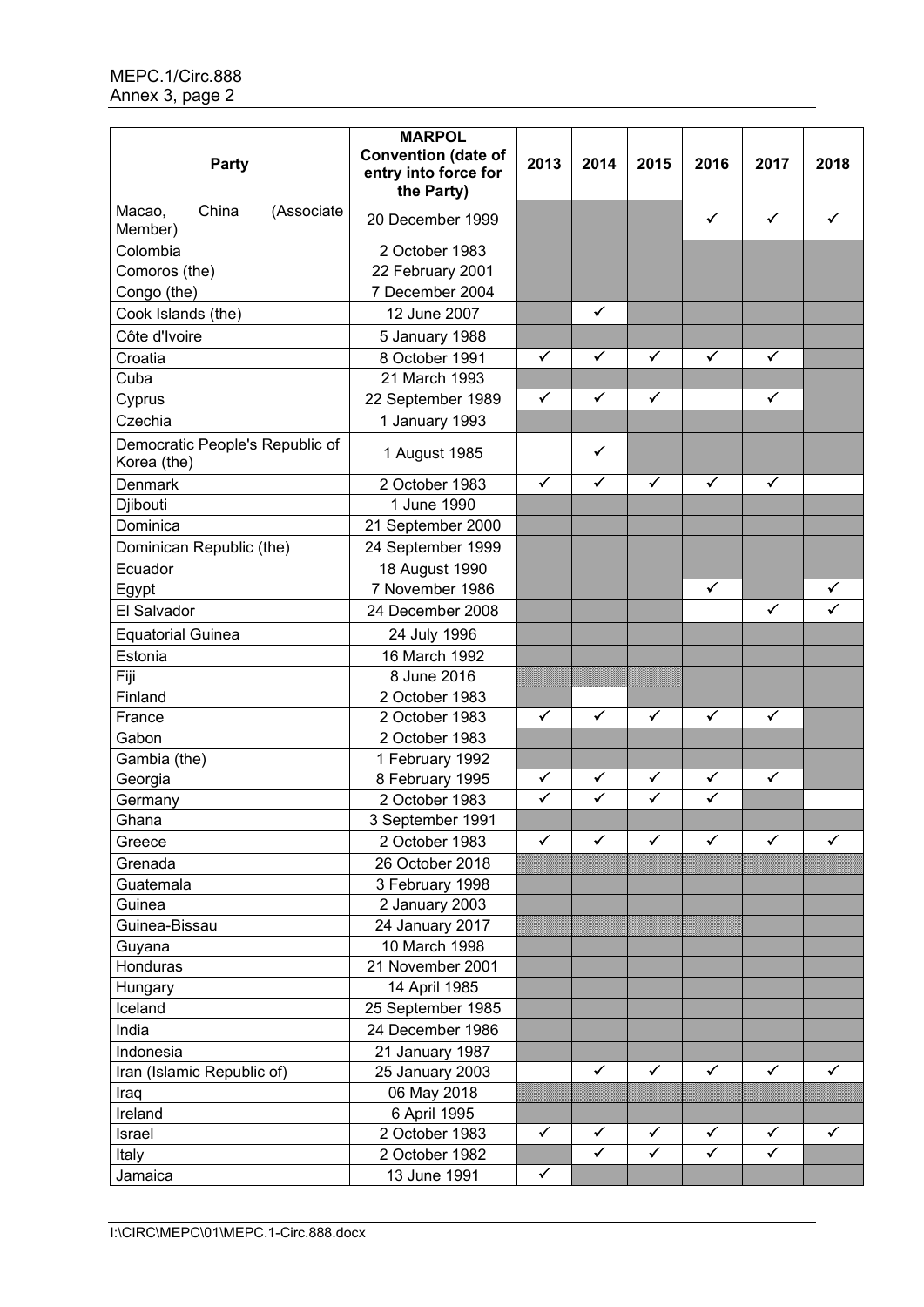| Party                     | <b>MARPOL</b><br><b>Convention (date of</b><br>entry into force for<br>the Party) | 2013         | 2014         | 2015         | 2016         | 2017         | 2018         |
|---------------------------|-----------------------------------------------------------------------------------|--------------|--------------|--------------|--------------|--------------|--------------|
| Japan                     | 2 October 1983                                                                    | ✓            | $\checkmark$ | ✓            | $\checkmark$ | $\checkmark$ | $\checkmark$ |
| Jordan                    | 2 September 2006                                                                  |              |              |              |              |              |              |
| Kazakhstan                | 7 June 1994                                                                       |              |              | $\checkmark$ | $\checkmark$ |              | $\checkmark$ |
| Kenya                     | 15 March 1993                                                                     |              |              |              |              |              |              |
| Kiribati                  | 5 May 2007                                                                        | $\checkmark$ |              |              |              |              |              |
| Kuwait                    | 7 November 2007                                                                   |              |              |              |              |              | $\checkmark$ |
| Latvia                    | 20 August 1992                                                                    | $\checkmark$ | $\checkmark$ | $\checkmark$ | $\checkmark$ | $\checkmark$ |              |
| Lebanon                   | 2 October 1983                                                                    |              |              |              |              |              |              |
| Liberia                   | 2 October 1983                                                                    | $\checkmark$ | ✓            | ✓            |              | ✓            |              |
| Libya                     | 28 July 2005                                                                      |              |              |              |              |              | $\checkmark$ |
| Lithuania                 | 4 March 1992                                                                      | $\checkmark$ | $\checkmark$ |              | $\checkmark$ | $\checkmark$ |              |
| Luxembourg                | 14 May 1991                                                                       |              |              |              |              |              |              |
| Madagascar                | 30 November 2005                                                                  |              |              |              |              |              |              |
| Malawi                    | 17 March 2002                                                                     |              |              |              |              |              |              |
| Malaysia                  | 1 May 1997                                                                        |              |              |              |              | $\checkmark$ | $\checkmark$ |
| <b>Maldives</b>           | 20 August 2005                                                                    |              |              |              |              |              |              |
| Malta                     | 21 September 1991                                                                 | $\checkmark$ |              |              |              |              |              |
| Marshall Islands (the)    | 26 July 1988                                                                      |              | $\checkmark$ | $\checkmark$ | $\checkmark$ | $\checkmark$ |              |
| Mauritania                | 24 February 1998                                                                  |              |              |              |              |              |              |
| <b>Mauritius</b>          | 6 July 1995                                                                       |              |              |              |              |              |              |
| Mexico                    | 23 July 1992                                                                      |              |              |              |              |              |              |
| Monaco                    | 20 November 1992                                                                  |              |              |              |              |              |              |
| Mongolia                  | 15 January 2004                                                                   |              |              |              |              |              |              |
| Montenegro                | 3 June 2006                                                                       |              |              |              |              |              |              |
| Morocco                   | 12 January 1994                                                                   |              |              |              |              |              |              |
| Mozambique                | 9 February 2006                                                                   |              |              |              |              |              |              |
| Myanmar                   | 4 August 1988                                                                     |              |              |              |              |              | ✓            |
| Namibia                   | 18 March 2003                                                                     |              |              |              |              |              |              |
| Netherlands (the)         | 2 October 1983                                                                    | $\checkmark$ | ✓            | $\checkmark$ | $\checkmark$ | $\checkmark$ | ✓            |
| New Zealand               | 25 December 1998                                                                  | $\checkmark$ | $\checkmark$ | $\checkmark$ |              | ✓            |              |
| Nicaragua                 | 1 May 2001                                                                        |              |              |              |              |              |              |
| Nigeria                   | 24 August 2002                                                                    | $\checkmark$ | $\checkmark$ |              | $\checkmark$ | $\checkmark$ | ✓            |
| <b>Niue</b>               | 27 September 2012                                                                 |              |              |              |              |              |              |
| Norway                    | 2 October 1983                                                                    | ✓            | ✓            | $\checkmark$ | $\checkmark$ | $\checkmark$ | ✓            |
| Oman                      | 13 June 1984                                                                      |              |              |              |              |              |              |
| Pakistan                  | 22 February 1995                                                                  |              |              |              |              |              |              |
| Palau                     | 29 December 2011                                                                  |              |              |              |              |              |              |
| Panama                    | 20 May 1985                                                                       | $\checkmark$ | ✓            | $\checkmark$ |              |              | ✓            |
|                           | 25 January 1994                                                                   |              |              |              |              |              |              |
| Papua New Guinea<br>Peru  | 2 October 1983                                                                    | $\checkmark$ |              |              |              |              |              |
|                           |                                                                                   |              |              | ✓            |              |              | ✓            |
| Philippines (the)         | 15 September 2001                                                                 | $\checkmark$ |              | $\checkmark$ | $\checkmark$ |              |              |
| Poland                    | 1 July 1986                                                                       |              |              |              |              |              |              |
| Portugal                  | 22 January 1988                                                                   |              |              |              |              |              |              |
| Qatar                     | 8 June 2006                                                                       |              |              | $\checkmark$ |              |              |              |
| Republic of Korea (the)   | 23 October 1984                                                                   |              |              |              |              |              |              |
| Republic of Moldova (the) | 11 January 2006                                                                   |              |              |              |              |              |              |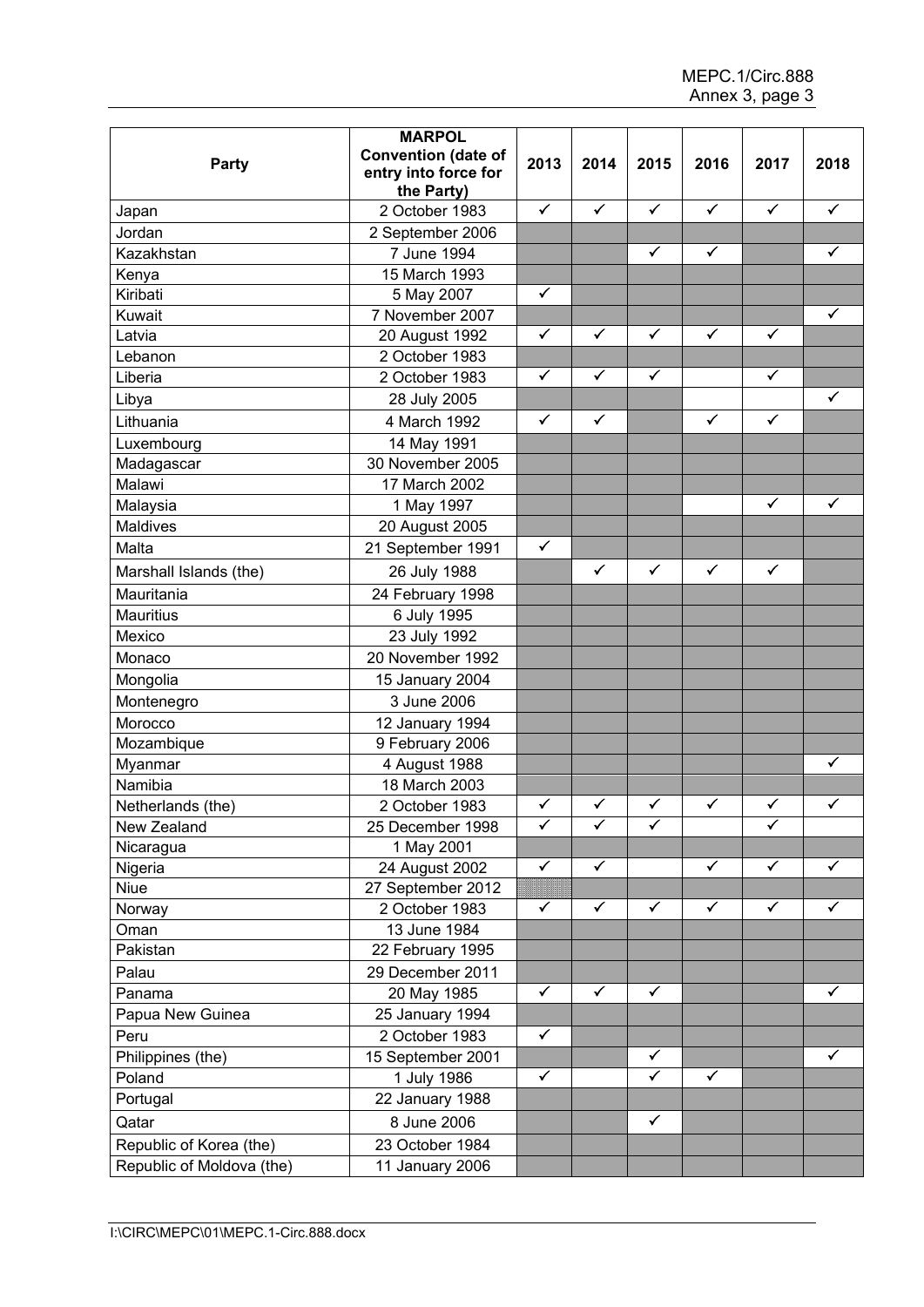| Party                                 | <b>MARPOL</b><br><b>Convention (date of</b><br>entry into force for<br>the Party) | 2013         | 2014         | 2015         | 2016         | 2017         | 2018         |
|---------------------------------------|-----------------------------------------------------------------------------------|--------------|--------------|--------------|--------------|--------------|--------------|
| Romania                               | 15 July 1993                                                                      | $\checkmark$ | $\checkmark$ | $\checkmark$ | $\checkmark$ | $\checkmark$ | $\checkmark$ |
| Russian Federation (the)              | 3 February 1984                                                                   | $\checkmark$ | $\checkmark$ |              | $\checkmark$ |              |              |
| <b>Saint Kitts and Nevis</b>          | 24 March 1998                                                                     |              |              |              |              |              |              |
| Saint Lucia                           | 12 October 2000                                                                   |              |              |              |              |              |              |
| Saint Vincent and the<br>Grenadines   | 28 January 1984                                                                   |              |              |              |              |              |              |
| Samoa                                 | 7 May 2002                                                                        |              |              |              |              |              |              |
| Sao Tome and Principe                 | 29 January 1999                                                                   |              |              |              |              |              |              |
| Saudi Arabia                          | 23 August 2005                                                                    |              |              |              |              |              |              |
| Senegal                               | 16 April 1997                                                                     |              |              |              |              |              |              |
| Serbia                                | 3 June 2006                                                                       |              |              |              |              |              |              |
| Seychelles                            | 28 February 1991                                                                  |              |              |              |              |              |              |
| Sierra Leone                          | 26 October 2001                                                                   |              |              |              |              |              |              |
| Singapore                             | 1 February 1991                                                                   | ✓            | $\checkmark$ | $\checkmark$ | ✓            | ✓            |              |
| Slovakia                              | 1 January 1993                                                                    |              |              |              |              |              |              |
| Slovenia                              | 25 June 1991                                                                      |              |              |              |              |              |              |
| Solomon Islands                       | 30 September 2004                                                                 |              |              |              |              |              |              |
| South Africa                          | 28 February 1985                                                                  | ✓            | ✓            | $\checkmark$ | $\checkmark$ | $\checkmark$ |              |
| Spain                                 | 6 October 1984                                                                    | $\checkmark$ | ✓            | $\checkmark$ | $\checkmark$ | $\checkmark$ | ✓            |
| Sri Lanka                             | 24 September 1997                                                                 |              |              | $\checkmark$ | $\checkmark$ |              |              |
| Sudan (the)                           | 21 April 2015                                                                     |              |              |              |              |              |              |
| Suriname                              | 4 February 1989                                                                   |              |              |              |              |              | ✓            |
| Sweden                                | 2 October 1983                                                                    | ✓            | $\checkmark$ | $\checkmark$ | $\checkmark$ | $\checkmark$ | $\checkmark$ |
| Switzerland                           | 15 March 1988                                                                     | $\checkmark$ | $\checkmark$ |              |              |              |              |
| Syrian Arab Republic                  | 9 February 1989                                                                   |              |              |              |              |              |              |
| Thailand                              | 2 February 2008                                                                   |              |              |              |              |              |              |
| Togo                                  | 9 May 1990                                                                        |              |              |              |              |              |              |
| Tonga                                 | 1 May 1996                                                                        |              |              |              |              |              |              |
| <b>Trinidad and Tobago</b>            | 6 March 2000                                                                      |              |              |              |              |              |              |
| Tunisia                               | 2 October 1983                                                                    |              |              |              |              |              |              |
| Turkey                                | 10 January 1991                                                                   | $\checkmark$ | $\checkmark$ |              | $\checkmark$ | $\checkmark$ | ✓            |
| Turkmenistan                          | 4 May 2009                                                                        |              |              |              |              |              |              |
| Tuvalu                                | 22 November 1985                                                                  | $\checkmark$ | $\checkmark$ | $\checkmark$ | $\checkmark$ | $\checkmark$ |              |
| Ukraine                               | 25 January 1994                                                                   |              |              |              |              | $\checkmark$ | ✓            |
| United Arab Emirates (the)            | 15 April 2007                                                                     |              |              | $\checkmark$ |              |              |              |
| United Kingdom (the)                  | 2 October 1983                                                                    |              |              |              |              |              |              |
| United Republic of Tanzania<br>(the)  | 23 October 2008                                                                   |              |              |              |              |              |              |
| United States (the)                   | 2 October 1983                                                                    |              |              |              |              | $\checkmark$ | ✓            |
| Uruguay                               | 2 October 1983                                                                    |              |              |              |              |              |              |
| Vanuatu                               | 13 July 1989                                                                      | $\checkmark$ | $\checkmark$ | $\checkmark$ | $\checkmark$ | $\checkmark$ | $\checkmark$ |
| Venezuela<br>(Bolivarian Republic of) | 29 October 1994                                                                   |              |              |              |              |              |              |
| Viet Nam                              | 29 August 1991                                                                    |              | $\checkmark$ |              |              |              | ✓            |